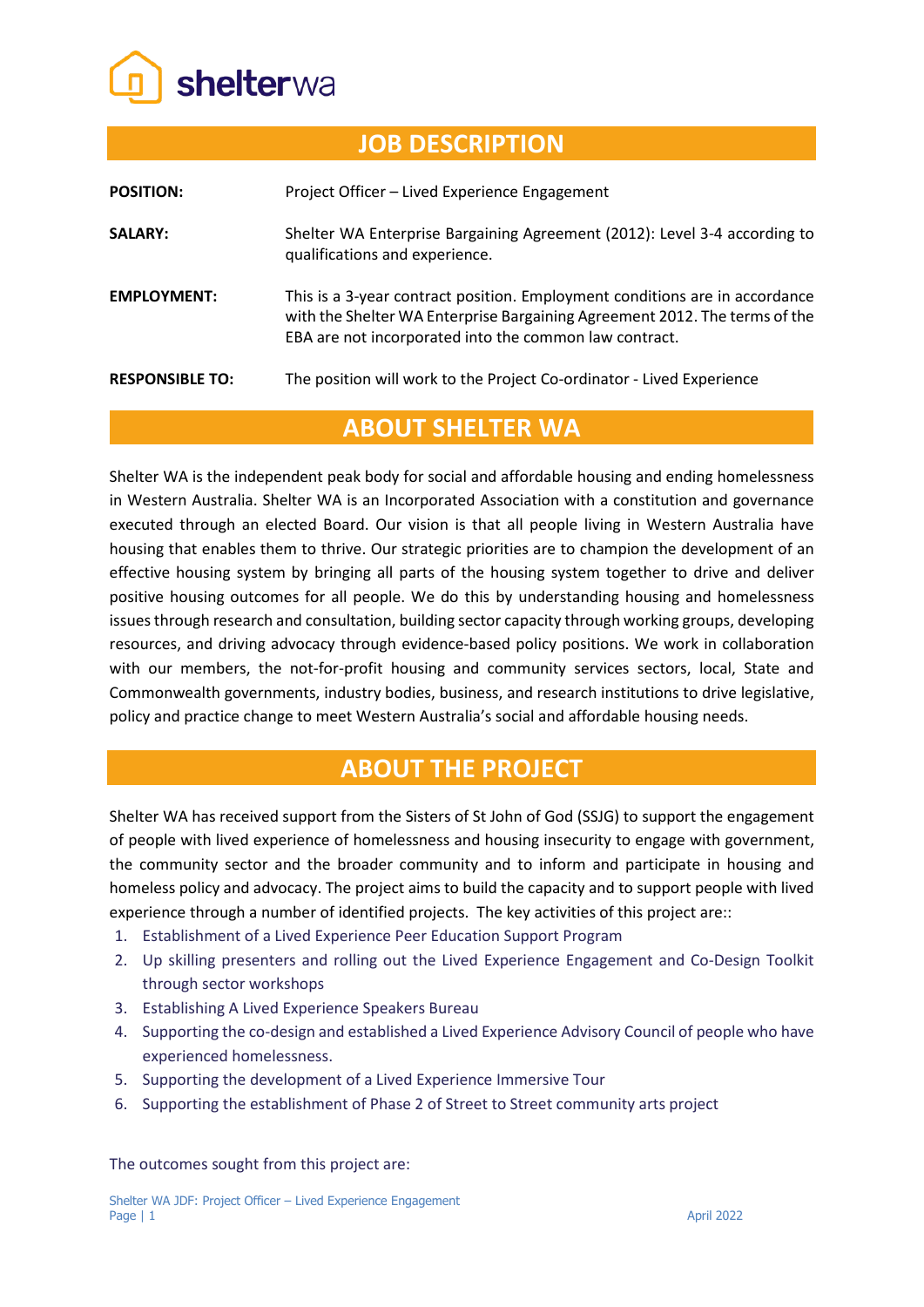# shelterwa

- A more responsive services system and homeless and housing policy and programs that better meet the needs of service users
- Reduced community and media stigmatization of people who are homelessness as a result of direct engagement with people with lived experience of homelessness.
- More skilled and client focused services through engagement with service users. The foundation for ongoing collaboration between service users and providers in the design and delivery of housing provision and services.
- Greater employment opportunities for people with lived experience of homelessness
- An suitably skilled and supported, articulate and accessible pool of people who have experienced homelessness or housing vulnerability who can effectively participate in consultation and codesign processes with government and the community sector

## **IMPORTANT QUALITIES FOR THIS ROLE**

This role requires a person who is passionate about empowering people with lived experience of homelessness and housing insecurity to use their knowledge and expertise to participate and engage in systemic policy and advocacy issues. This person is empathetic, patient, tactful and diplomatic, respectful of diversity, and works within a trauma informed approach. This person will have a proven track record in working collaboratively with people to facilitate their participation in systemic advocacy processes. They have a proven ability to collaborate with people of lived experience, and an ability to facilitate the voice of people with lived experience of homelessness and housing insecurity to Shelter WA and relevant partners. They enjoy engaging and can facilitate workshops and meetings. This person understands governance processes, and what is needed to support members of advisory groups to work well together to deliver agreed outcomes. This person will be an active listener and a great communicator and is able to write project reports. They are a great team player, with a focus on being responsible and accountable to deliver the work needed for successful outcomes.

# **ABOUT THE ROLE**

The role is responsible for facilitating and supporting the input of people with lived experience in the Lived Experience Project in collaboration with key partners, and supported by a Project Advisory Group, in line with the funding agreement with the Sisters of St John of God. This role will work in partnership with people with lived experience to achieve the outcomes required from the funding.

# **KEY DUTIES**

The key duties and objectives of this position are outlined below.

- Facilitate the input and engagement of people with lived experience in this project
- Be the first point of contact for people with lived experience who are involved in this project and provide support for them to participate and be engaged in a positive way to deliver the project outcomes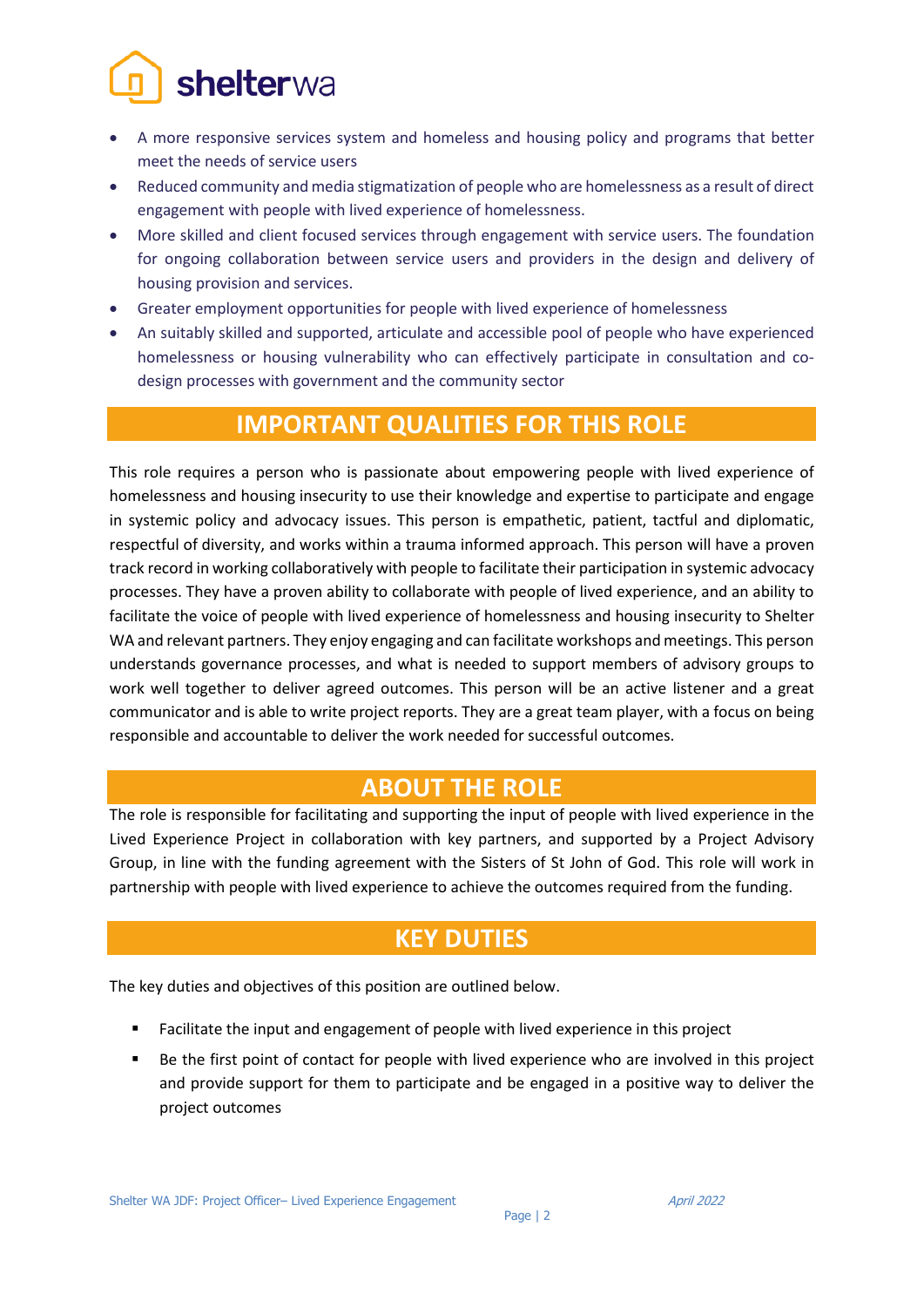

- Facilitate discussion, provide advice and support the collaborative implementation of appropriate governance processes and structures to enable the good functioning of project advisory committees and co-design processes.
- Facilitation of project meetings and workshops.
- Support of co-design processes
- Provide support for funding and grant applications.
- Support to the Project Co-ordinator and contractors engaged to ensure that engagement with people with lived experience is undertaken well.

#### **Other duties**

Undertake other duties as required.

## **RESPONSIBILITIES**

#### **Lived Experience Engagement and Support**

 Ensure appropriate support structures are in place to facilitate the positive engagement of people with lived experience on this project.

#### **Generic Responsibilities**

- Ensure that conduct is at all times professional, in accordance with Board expectations and Shelter WA values.
- Abide by relevant professional ethics and Shelter WA policy and practice.
- Contribute to our organisational culture which focuses on outcomes, excellence, curiosity, accountability, inclusivity, respect, care and connections.
- Maintain a sensitivity toward and awareness of diversity and act accordingly.
- Comply with all Health, Safety and Environmental procedures.

### **COMPETENCIES**

- Ability to maintain meaningful and effective relationships and work collaboratively with diverse stakeholders, including people with lived experience of homelessness and housing insecurity.
- **•** Demonstrated ability to put structures and processes in place to support good engagement with people with lived experience into the project.
- Demonstrated ability to undertake research, and critically analyze and synthesize information.
- Excellent written, oral and interpersonal communication skills.
- **Initiative, judgement and problem-solving skills.**
- Ability to work in a small team environment.